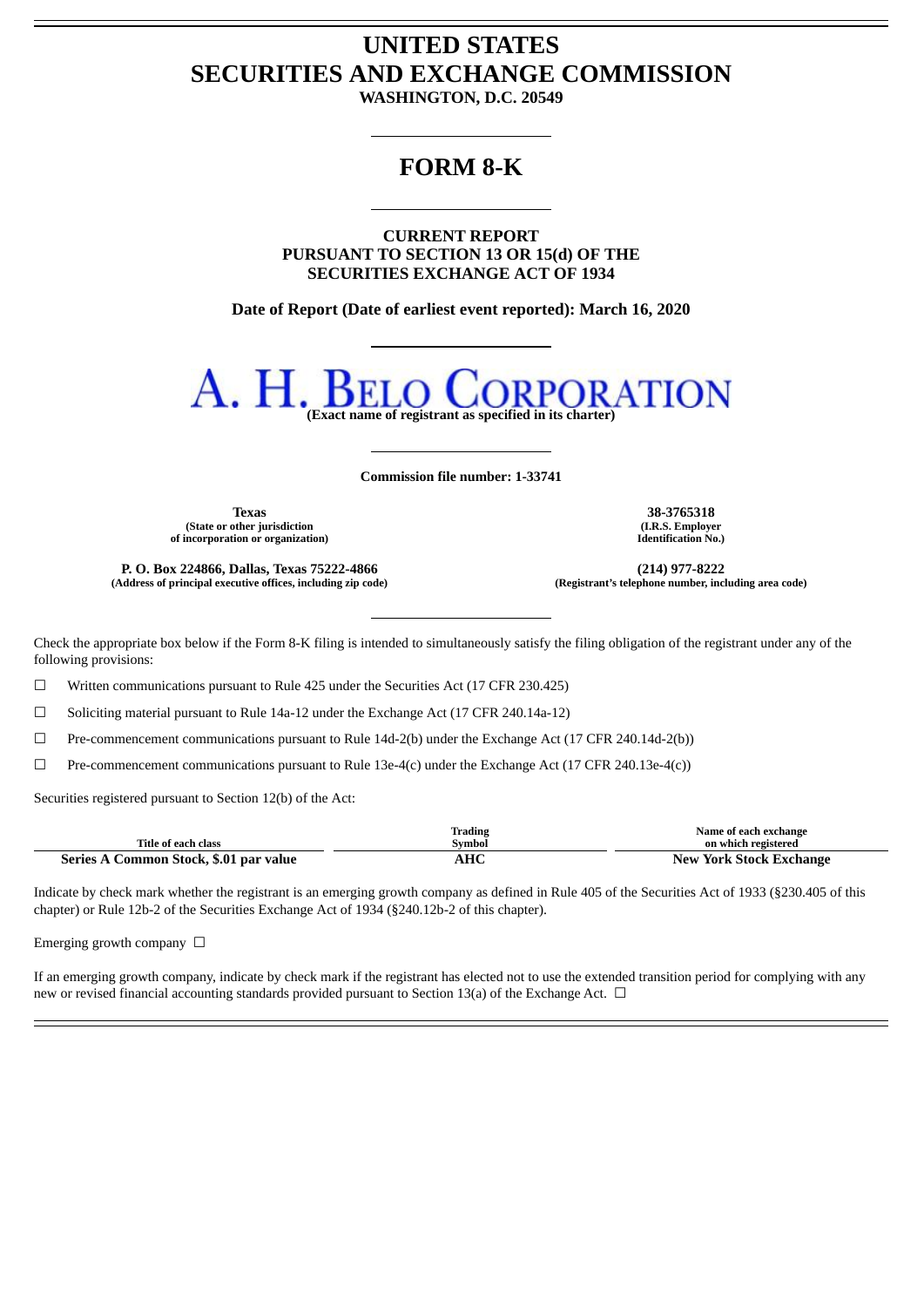#### **Item 7.01. Regulation FD Disclosure.**

A. H. Belo Corporation (the "Company") is providing the following update on the filing of its Form 10-K for the fiscal year ended December 31, 2019. As result of the global outbreak of the COVID-19 virus and out of an abundance of caution, members of the Company's newsroom and certain other employees, including financial reporting staff, have been working remotely since on or about March 10, 2020. On March 13, 2020, the Company's independent public accounting firm, Grant Thornton LLP, advised the Company that its professional staff engaged in the review of the Company's financial statements and preparation of the accompanying audit report would no longer be present at the Company's facilities as a result of the COVID-19 virus. The Company is working with its audit firm to determine how the audit firm's personnel will engage in audit activities during this time. The Company also anticipates that the number of its personnel telecommuting may increase further, including personnel necessary for financial reporting and audit activities.

In light of the factors described below relating to certain Securities Exchange Act of 1934 (the "Exchange Act") reports of the Company covering prior fiscal periods, the Company had initially planned to avail itself of the fifteen day filing extension provided by Rule 12b-25 under the Exchange Act in order to complete its work on its Annual Report on Form 10-K for the fiscal year ended December 31, 2019. In light of the impact of the additional factors described above, the Company now believes that it will be unable to compile and review certain information required in order to permit the Company to file a timely Annual Report on Form 10-K for its year ended December 31, 2019 by the prescribed date, taking into account the extension normally available under Rule 12b-25 under the Exchange Act, without unreasonable effort or expense.

On March 4, 2020 the Securities and Exchange Commission (the "SEC") issued an Order (Release No. 34-88318) under Section 36 of the Exchange Act granting exemptions from specified provisions of the Exchange Act and certain rules thereunder (the "Order"). The Order provides that a registrant subject to the reporting requirements of Exchange Act Section 13(a) or 15(d), and any person required to make any filings with respect to such a registrant, is exempt from any requirement to file or furnish materials with the Commission under Exchange Act Sections 13(a), 13(f), 13(g), 14(a), 14(c), 14(f), 15(d) and Regulations 13A, Regulation 13D-G (except for those provisions mandating the filing of Schedule 13D or amendments to Schedule 13D), 14A, 14C and 15D, and Exchange Act Rules 13f-1, and 14f-1, as applicable, where certain conditions are satisfied.

The Company is relying on this Order and is furnishing this Current Report on Form 8-K by the original filing deadline of the report. The Company currently expects to file its Annual Report on Form 10-K approximately 45 days after March 31, 2020. The Company will evaluate its need for an additional extension under Rule 12b-25 at that time, as contemplated by the Order.

Previously, on November 20, 2019, the Company issued a press release announcing the late filing of its quarterly report on Form 10-Q for the quarter ended September 30, 2019, and its plan to amend its Annual Report on Form 10-K for the fiscal year ended December 31, 2018 and its Quarterly Reports on Form 10-Q for the quarters ended March 31, 2019 and June 30, 2019. A copy of that press release was attached as Exhibit 99.1 to the Company's Current Report on Form 8-K filed on November 20, 2019. In a press release dated January 28, 2020, the Company issued an update on its progress in completing the work associated with these filings. A copy of that press release was attached as Exhibit 99.1 to the Company's Current Report on Form 8-K filed on January 28, 2020.

In addition to preparing the 2019 Annual Report on Form 10-K, the Company and its auditors have focused their resources on completing the review and filing of the Company's (1) amended Form 10-K for the fiscal year ended December 31, 2018; (2) amended Forms 10-Q for the quarters ended March 31, 2019 and June 30, 2019; and (3) Form 10-Q for the quarter ended September 30, 2019. The Company anticipates it will file the 2018 amended Form 10-K and the amended Forms 10-Q for the quarters ended March 31, 2019 and June 30, 2019 prior to the end of April 2020, and anticipates it will be able to file its Form 10-Q for the quarter ended September 30, 2019 within the six-month period to cure such deficiency provided for under New York Stock Exchange Rules.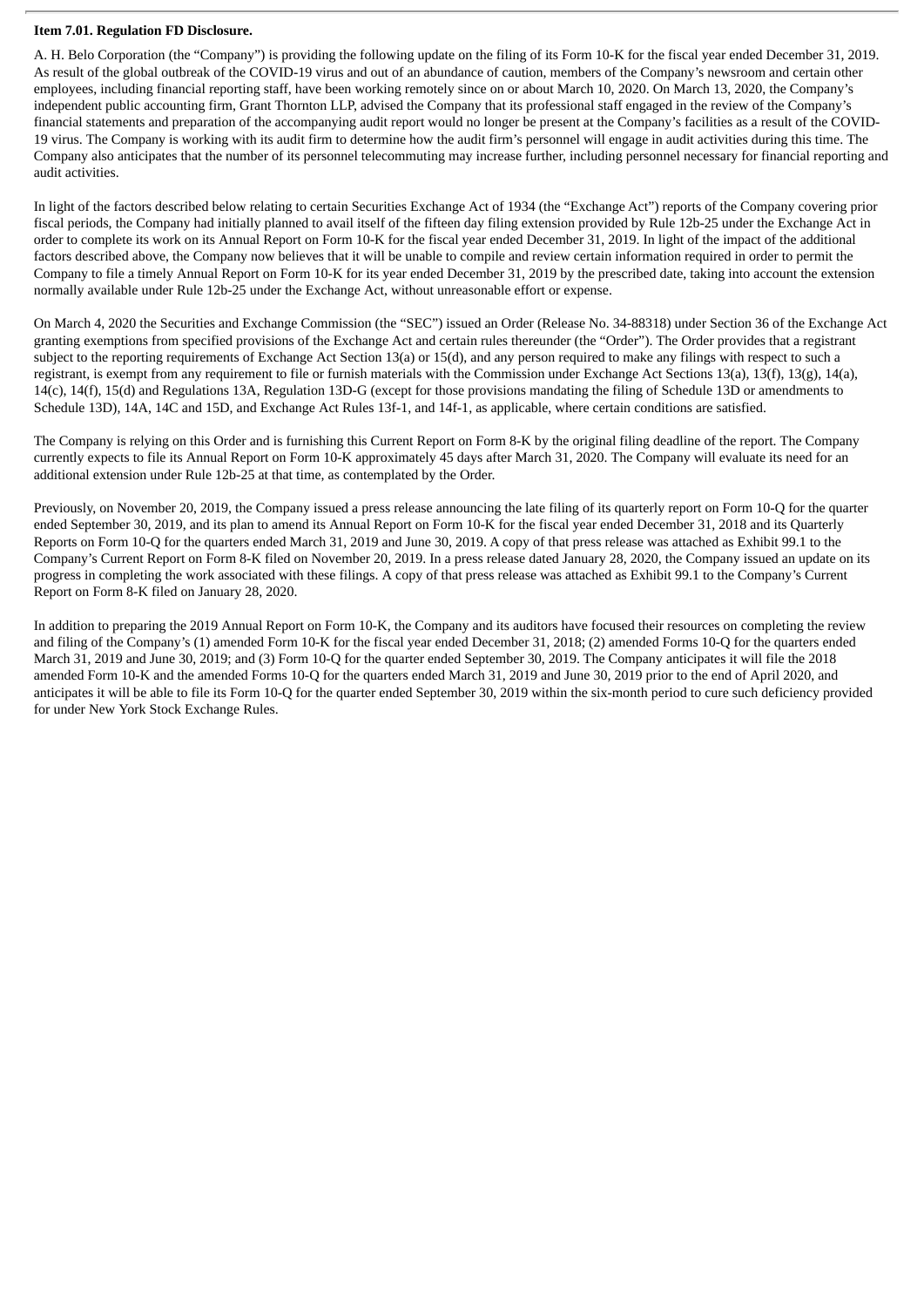## **Items 8.01. Other Events.**

The Company is supplementing the risk factors previously disclosed in its most recent periodic reports filed under the Exchange Act with the following risk factor:

### We are susceptible to general economic conditions, natural catastrophic events and public health crises, and a downturn in advertising and **marketing spending by advertisers could adversely affect our operating results.**

Our operating results will be subject to fluctuations based on general economic conditions, in particular those conditions that impact advertiserconsumer transactions. Deterioration in economic conditions could cause decreases in or delays in advertising spending and reduce and/or negatively impact our short-term ability to grow our revenues. Further, any decreased collectability of accounts receivable or early termination of agreements due to deterioration in economic conditions could negatively impact our results of operations.

Furthermore, our business is subject to the impact of natural catastrophic events such as earthquakes, floods or power outages, political crises such as terrorism or war, and public health crises, such as disease outbreaks, epidemics, or pandemics in the U.S. and global economies, our markets and business locations. Currently, the rapid spread of coronavirus (COVID-19) globally has resulted in increased travel restrictions and disruption and shutdown of businesses. We may experience impacts from quarantines, market downturns and changes in customer behavior related to pandemic fears and impacts on our workforce if the virus becomes widespread in any of our markets. If the virus were to affect a significant number of our workforce employed in our printing operations, we may experience delays or the inability to produce, print and deliver our and third party print publications on a timely basis. In addition, one or more of our customers, distribution partners, service providers or suppliers may experience financial distress, file for bankruptcy protection, go out of business, or suffer disruptions in their business due to the coronavirus outbreak. The extent to which the coronavirus impacts our results will depend on future developments, which are highly uncertain and will include emerging information concerning the severity of the coronavirus and the actions taken by governments and private businesses to attempt to contain the coronavirus, but is likely to result in a material adverse impact on our business, results of operations and financial condition at least for the near term.

#### *Forward-Looking Statements*

Statements in this Current Report on Form 8-K are "forward-looking statements" as the term is defined under applicable securities laws. These statements include the anticipated timing of the filing of Company's quarterly and annual statements under the Exchange Act; the expected impact of the COVID-19 virus outbreak on the Company's financial reporting capabilities and its operations generally and the potential impact of such virus on the Company's customers, distribution partners, advertisers and production facilities and other third parties. These and other forward-looking statements are subject to risks, uncertainties and other factors that could cause actual results to differ materially from those statements. Such risks and uncertainties are, in many instances, beyond the Company's control. Forward-looking statements, which are presented as of the date of this filing, will not be updated to reflect events or circumstances after the date of this statement except as required by law.